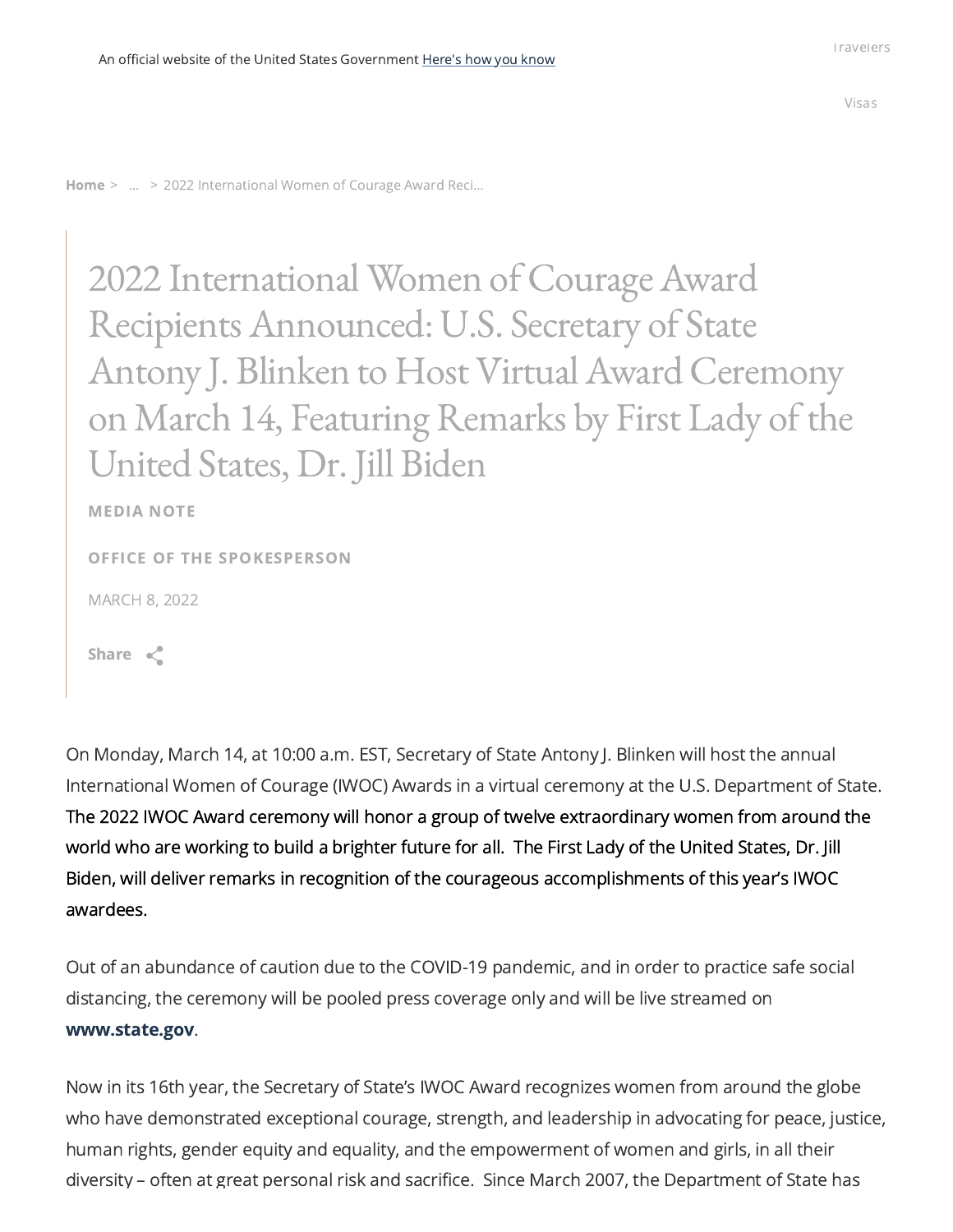recognized more than 170 women from over 80 countries with the IWOC Award. U.S. diplomatic missions overseas nominate one woman of courage from their respective host countries and finalists are selected and approved by senior Department officials. Following the virtual IWOC ceremony, the awardees will participate in an International Visitor Leadership Program (IVLP) Virtual exchange to connect with their American counterparts and strengthen the global network of women leaders. The 2022 awardees are:

y g p , p

#### Rizwana Hasan – Bangladesh

Rizwana Hasan is a lawyer who demonstrates exceptional courage and leadership in her mission to protect the environment and defend the dignity and rights of marginalized Bangladeshis. Through landmark legal cases over the past 20 years, Hasan has changed the dynamic of development in Bangladesh to include a people-centered focus on environmental justice. In her capacity as Chief Executive of the public interest law firm Bangladesh Environmental Lawyers Association, she has argued and won monumental cases against deforestation, pollution, unregulated ship breaking, and illegal land development. In 2009, Hasan was named as one of 40 Environmental Heroes of the World by TIME magazine and was awarded the Ramon Magsaysay Award in 2012 for her activism. In the years since, she has continued her crucial work in the courtroom to combat environmental degradation and the local effects of climate change, despite significant resistance from powerful interests and threats of violence to herself and her family.

## Simone Sibilio do Nascimento – Brazil

Simone Sibilio do Nascimento is one of Brazil's most prominent prosecutors and a former civil police delegate and Captain of the Military Police. Ms. Sibilio do Nascimento has served as a prosecutor for 18 years with Rio de Janeiro State's Public Ministry (MPRJ), where she plays a vital role in combating organized crime and public corruption, militias, and drug trafficking. As the lead prosecutor in several high-profile cases, Ms. Sibilio do Nascimento has demonstrated her willingness to tackle controversy and expose gender-based violence and attacks on social activists. She is the first woman to lead MPRJ's specialized unit tasked with combating organized crime. In 2019, she received the Attorney General's medal of honor, the organization's highest commendation.

#### Ei Thinzar Maung – Burma

An inspiring and influential pro-democracy voice who emerged as a symbol of peaceful public resistance just days after the February 1, 2021, coup d'état, Ei Thinzar Maung serves as Burma's prodemocracy opposition NUG Deputy Minister for Women, Youths, and Children Affairs. Her human

i ht ti iti i l ti it it i di R h l ti i di R hi h l t di R h l t di R h l t di R h l t di R h l t di R h l t<br>T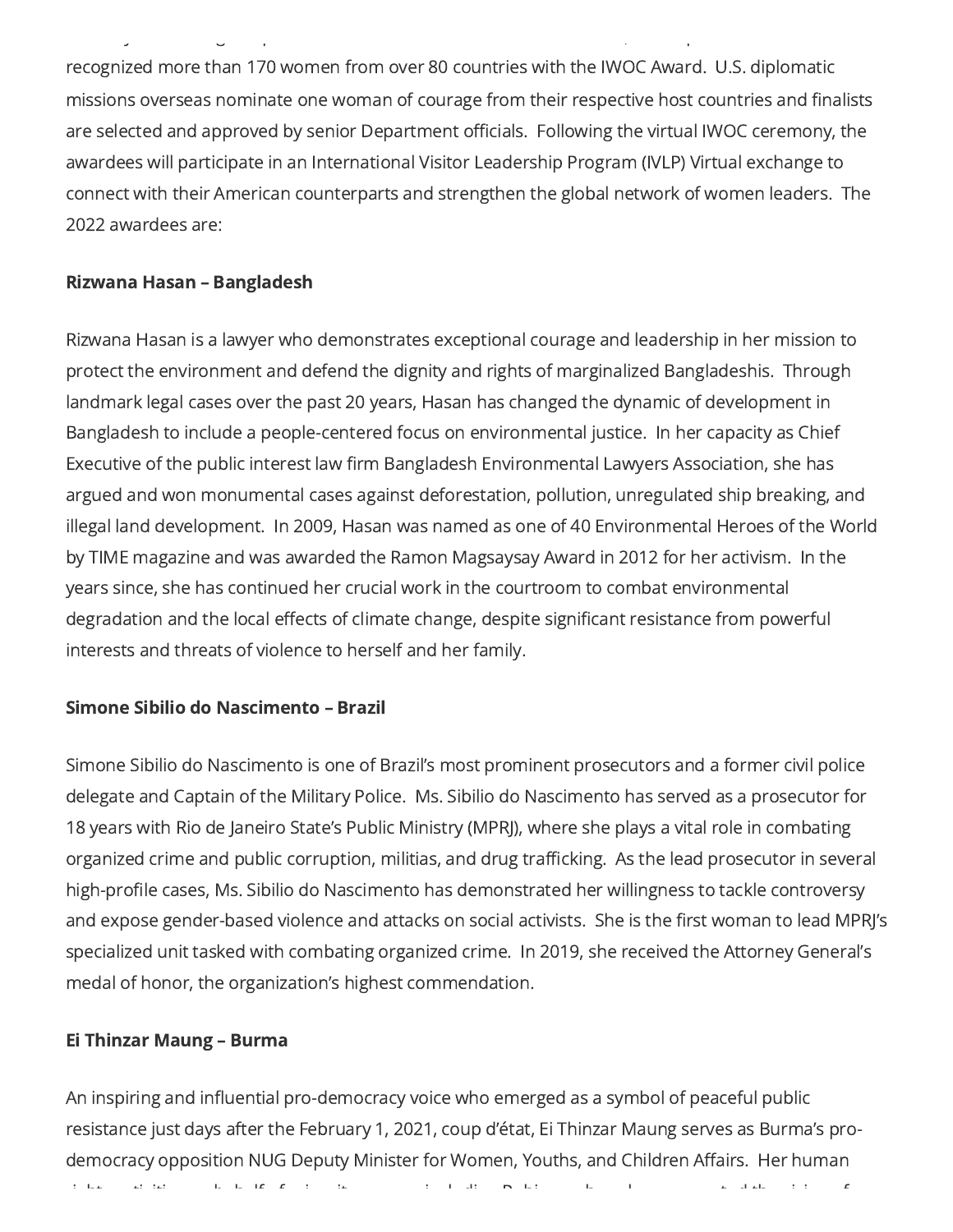inclusive multi-party democracy for Burma that respects human rights; she was imprisoned in 2015 for protesting a law that included a ban on student unions and teaching in ethnic minority languages. Post-coup, her work to support peaceful pro-democracy activism like the Civil Disobedience Movement and youth engagement has resulted in the regime issuing a warrant for her arrest. Although forced into hiding, she remains committed to democracy and continues to work for a strong, inclusive, and democratic Burma that respects human rights.

## Josefina Klinger Zúñiga – Colombia

Josefina Klinger Zúñiga is a courageous Afro-Colombian human rights and environmental defender from Nuquí, Chocó, a rural municipality in western Colombia with a majority Afro-Colombian and Indigenous population. She has dedicated her life working in a country that can be dangerous for human rights and environmental defenders, where more than 80 percent of deaths in Colombia are linked to the economic exploitation of land and natural resources, including illegal mining, deforestation, and the drug trade. Ms. Klinger Zúñiga founded Mano Cambiada ("Changed Hand") in 2006 to promote sustainable eco-tourism in Chocó and empower the local community in the historically conflict-affected region along the Pacific coast. Her dedication to fighting environmental threats to economic rural stability is rooted in her inspiration to defend the dignity and rights of marginalized communities, break down barriers to promote positive change and empower the Afro-Colombian and Indigenous population, and teach a new generation of leaders how to manage environmental resources and cultural assets to produce sustainable incomes and keep them away from illegal armed groups and narcotrafficking organizations.

#### Taif Sami Mohammed – Iraq

Taif Sami Mohammed assumed the Deputy Finance Minister position in 2019 and simultaneously holds this position as well as Director General of the Budget Department. She has worked at the Ministry of Finance for approximately 36 years, starting initially as a budget analyst in 1985 and working her way up to Deputy Director General of the Budget Department in 2005, when she became the Director General of the Budget Department. A front-line leader against corrupt practices, Ms. Mohammed is known as the "Iron Woman." A political independent, Ms. Mohammed has been integral in preventing and deterring budget corruption in Iraq. Ms. Mohammed received a Bachelor of Economics from the University of Baghdad (1985). She also has a diploma from the Arab Planning Institute in Kuwait, focused on planning and development (1989-90).

#### Facia Boyenoh Harris – Liberia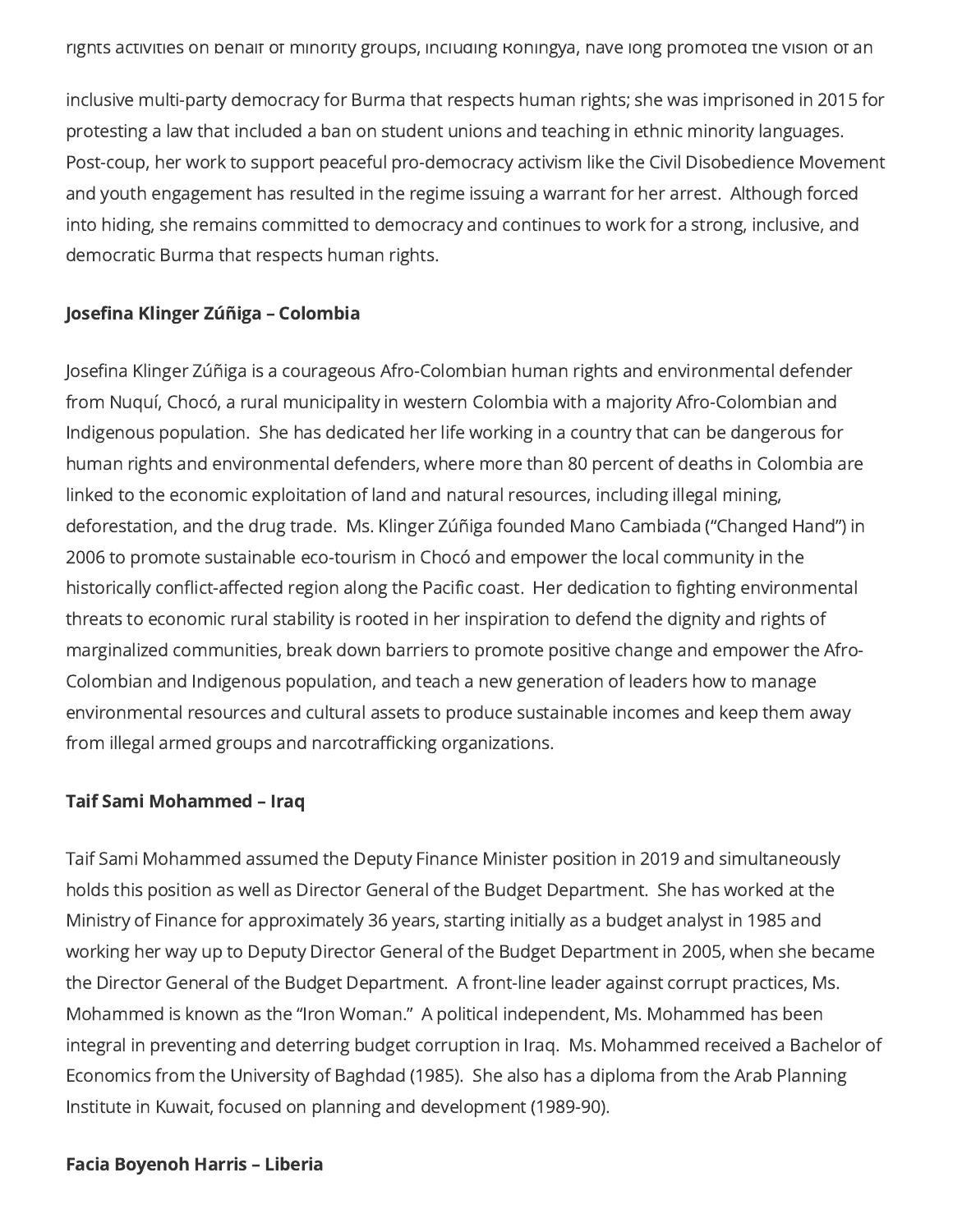Facia Boyenoh Harris is a life-long activist for women's rights and against gender-based violence in Liberia. As a co-founder of the Paramount Young Women Initiative, she has worked for decades to address the pervasive sexual assault and harassment of school-aged girls, create opportunities for education, and provide leadership training for the next generation of female leaders. She is also a community organizer, from co-founding the Liberian Feminist Forum to facilitating coordination among female advocacy groups, to fostering neighborhood activism, where she organizes groups on issues as wide-ranging as political participation, sanitation, and rape. Ms. Harris's courageous activism —which in some cases have been met with threats and harassment—began in the wake of two brutal civil wars, and in a context where rape, female genital mutilation/cutting, and sexual harassment continue to threaten girls and women of all ages. Currently, Ms. Harris is the Director for Outreach and Sensitization of Liberia's Freedom of Information Act-enforcing Independent Information Commission.

## Najla Mangoush – Libya

Appointed on March 15, 2021, Najla Mangoush became the first woman Foreign Minister of Libya and the fifth to hold such a position in North Africa. During Libya's 2011 Revolution, Dr. Mangoush headed the National Transitional Council's Public Engagement Unit which dealt with civil society organizations. A conflict-resolution expert, Dr. Mangoush has served as Libya country representative for the U.S. Institute of Peace and as a program officer for peace-building law at the Center for World Religions, Diplomacy and Conflict Resolution in Arlington, Virginia. Dr. Mangoush trained as a lawyer at Benghazi University (then Garyounis University) where she later worked as an assistant professor of law. She studied under a Fulbright Scholarship in the United States, where she graduated from the Center for Justice and Peace Building at Eastern Mennonite University in Virginia, and later, Dr. Mangoush obtained a Ph.D. in conflict analysis and resolution from George Mason University.

## Doina Gherman – Moldova

Doina Gherman has served in the Moldovan Parliament since 2019, where she has championed efforts to promote women's inclusion and protect survivors of domestic and gender-based violence. She is the Party of Action and Solidarity (PAS) deputy chair, head of the PAS Women's Organization, chairs Parliament's Foreign Policy and European Integration Commission, and previously served in Parliament's Human Rights Commission. Before entering Parliament, she worked as an inspector in Moldova's Customs Service and taught Communication and Branding at the Institute of Sciences in Education. Ms. Gherman earned a master's degree in Management from the Moldovan Academy of Public Administration and a bachelor's degree in foreign languages from Balti State University. She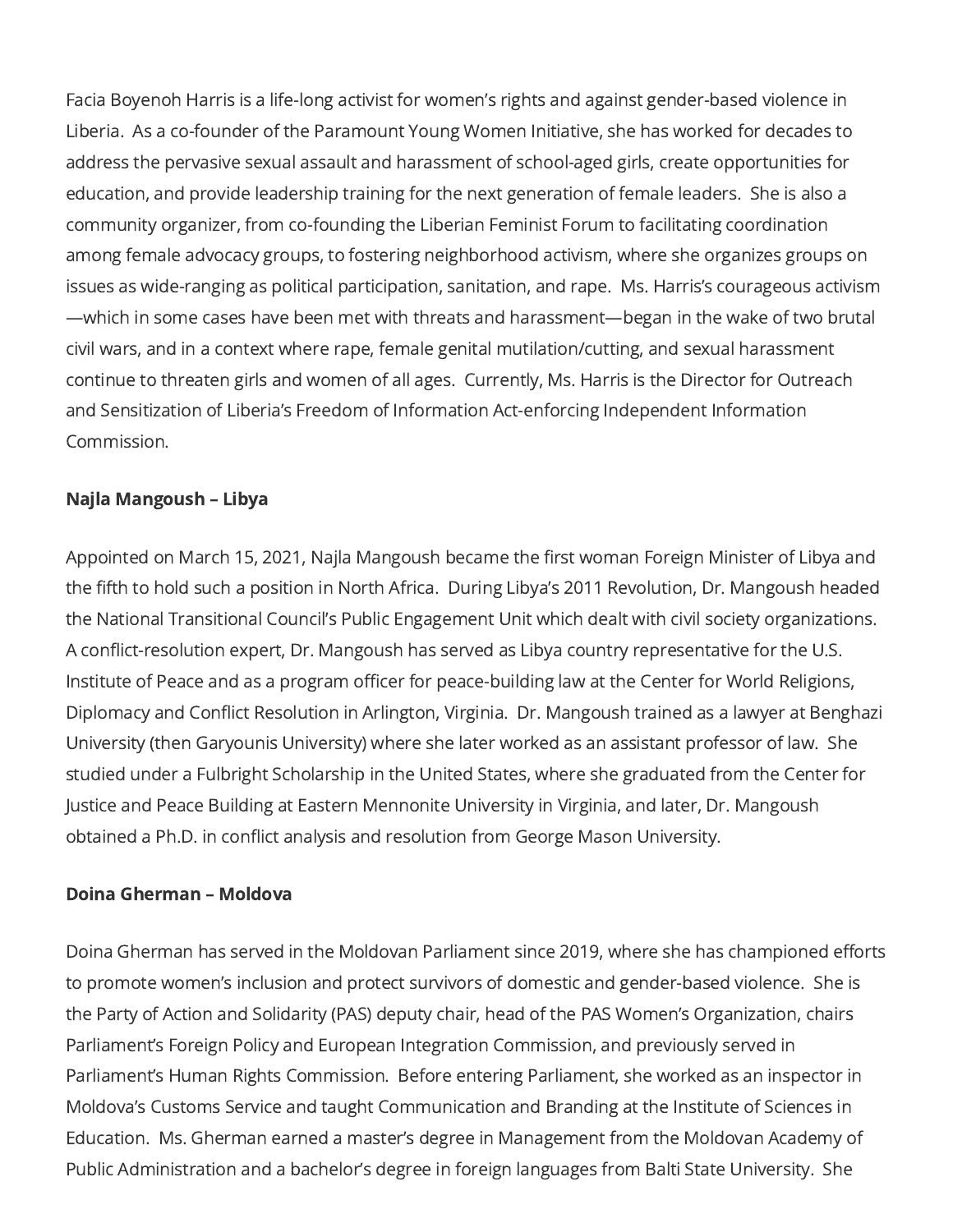speaks Romanian, Russian, French, and English.

## Bhumika Shrestha – Nepal

Transgender activist Bhumika Shrestha has advocated for gender minorities' rights and social justice in Nepal since 2007. Despite the entrenched social stigma and historical biases against transgender persons, Ms. Shrestha helped lead the movement for gender minority recognition, as Nepal faced enormous political upheaval and rebirth. Thanks in large part to her activism, in 2007, Nepal's Supreme Court ruled that individuals could be identified as a third gender on citizenship documents, and in the spring of 2021, she successfully changed her citizenship from "other" to female. During the COVID-19 pandemic, Ms. Shrestha advocated with the Government of Nepal to ensure the needs of the lesbian, gay, bisexual, transgender, queer, and intersex (LGBTQI+) community were met at the policy level. At the same time, she worked at the grassroots level to ensure medical, economic, and mental health needs were being met.

## Carmen Gheorghe – Romania

Since 2013, Carmen Gheorghe has been the president of E-Romnja, an NGO that promotes Roma women's rights. From 2008-2019 she worked as a project manager, expert, and trainer on LGBTQI+, gender, and Roma issues for several reputable NGOs in Romania, including the "Impreuna" Agency for Community Development, the Roma Education Fund, the LGBQTI+ rights NGO ACCEPT, the Center for Education and Human Rights, and the Resource Center for Roma Communities, a spin-off organization of the Open Society Foundation. Prior to this, Dr. Gheorghe worked as an expert for the National Agency for Roma, a governmental agency in charge of developing policies for Roma communities. She has a bachelor's degree in Public Administration (2006), a master's degree in Gender Studies (2008), and a Ph.D. in Political Science (2014) from the Bucharest-based National School of Political Science and Public Administration.

## Roegchanda Pascoe – South Africa

In South Africa, a country grappling with high rates of organized crime, gender-based violence, and murder, Roegchanda Pascoe has courageously advocated for peace, justice, and economic inclusion in the historically underserved and violent Cape Flats of Cape Town. Despite multiple attempts on her life and continued threats from violent criminals, Ms. Pascoe continues to create safer communities, especially for women and children who have been traumatized by violence, and to train the next generation of community advocates. She has called on the President of South Africa, local government, and police to increase crime prevention, intervention, and fight corruption; and she has bravely convened gang leaders and community members for conflict mediation.